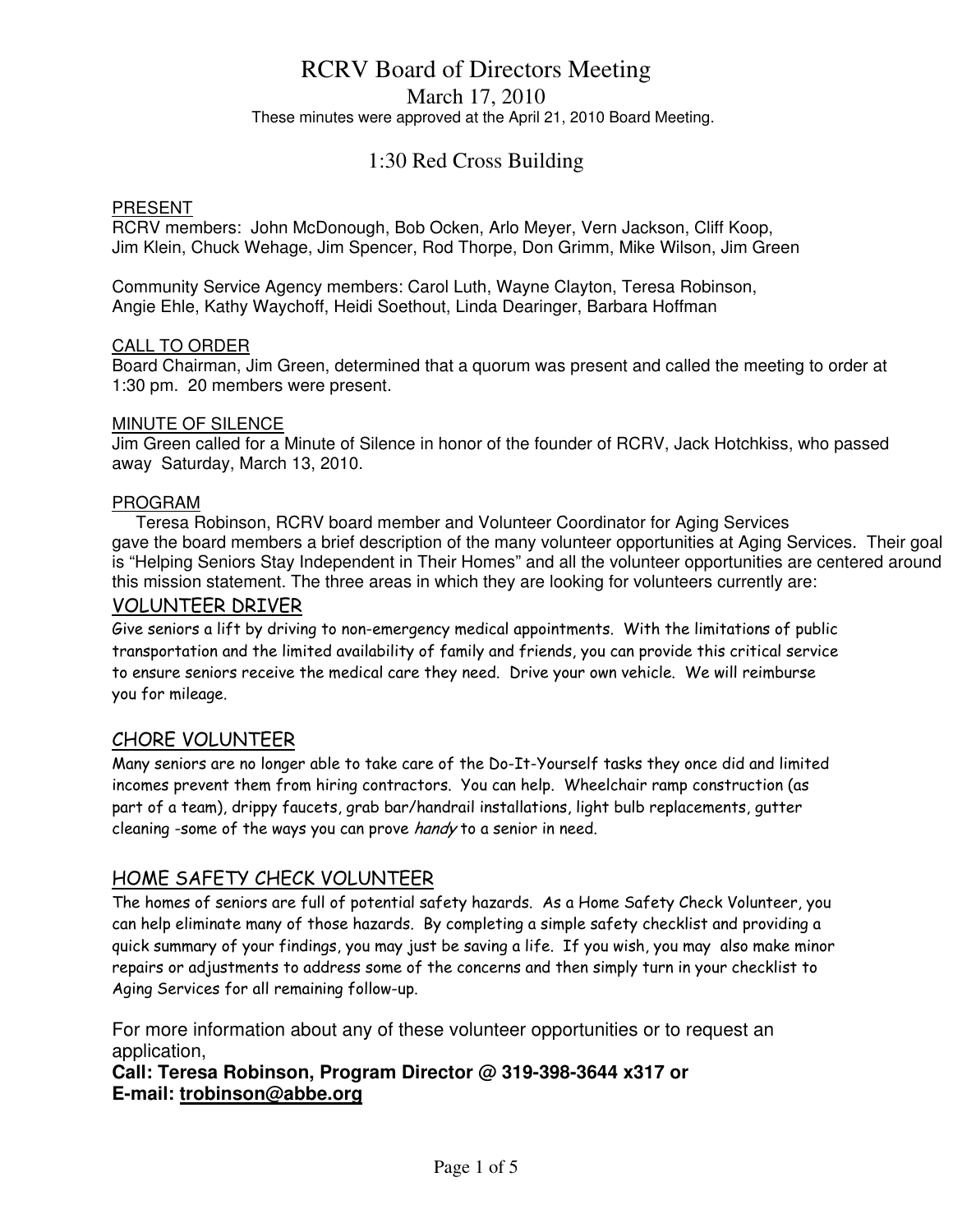# RCRV Board of Directors Meeting

March 17, 2010

These minutes were approved at the April 21, 2010 Board Meeting.

#### **MINUTES**

John McDonough moved to accept the February 17, 2010 RCRV board minutes as posted on the RCRV website. Chuck Wehage seconded. Motion: carried

#### OLD BUSINESS

Strategic Planning for 2010

 The ideas for goals, recruitment and services were reviewed from the previous meeting. Ideas presented:

- **Personal contact is the most important.** 
	- o **Action:** Jim Klein will post on the RCRV website all those who retired in 2009
	- o **Action**: RCRV members will review the list and personally invite them to a Project meeting or a work project or at least talk to them about membership in RCRV.
- **Update the website** 
	- o **Action:** Contact John Wauer about ideas on adding pictures.
- A possible goal: Using the \$19.25 value of one volunteer hour, set the community impact for \$1,000,000.
- **Perhaps design a flyer to place in the RC Rec Center** 
	- o **Action:** the executive board will meet to further discuss these presented ideas.

#### NEW BUSINESS

Steering Committee for the RCRV Charitable Grant program

- Carol Luth, Linda Dearinger and Bob Ocken have agreed to be on the steering committee
- **Please contact Jim if you have interest to be on this committee.**
- The Executive board will meet Monday March 22 and decide upon the theme of this year's grants.

#### PARTNER AGENCY REPORTS

1. **Linda Dearinger- Heritage Agency on Aging** 

Four upcoming events sponsored by Heritage are:

- Complete Count for Census- April 1<sup>st</sup>
	- o Ten Reasons why you should fill in your census
	- Representatives from 10 different groups
	- $\circ$  Population determines brackets for funding-last time in Linn County there was a return rate of 78%.
- Elder Abuse Conference- April 30 at KTOS in Marion 8:15-4:30
- Matter of Balance- April 30- Problems of falling for seniors.
- Hunger Among the Elderly-A Nutrition Forum May 21- Location: Learning Center at Kirkwood. The focus is on seniors not getting enough food.

#### 2. **Carol Luth- Vision in Motion, Spanda, Inc.**

A talent-fest "SHOW YOU CARE" will be held August  $8<sup>th</sup>$  to raise money for Spanda Inc.'s global and local projects at Theatre Cedar Rapids. All those with a talent from the age of 12-92 can audition They are looking for judges.

 Audition opportunities are at Westdale Mall 10am-3 pm Eight dates are scheduled. Contact Carol, if you interested in judging or auditioning, for more information.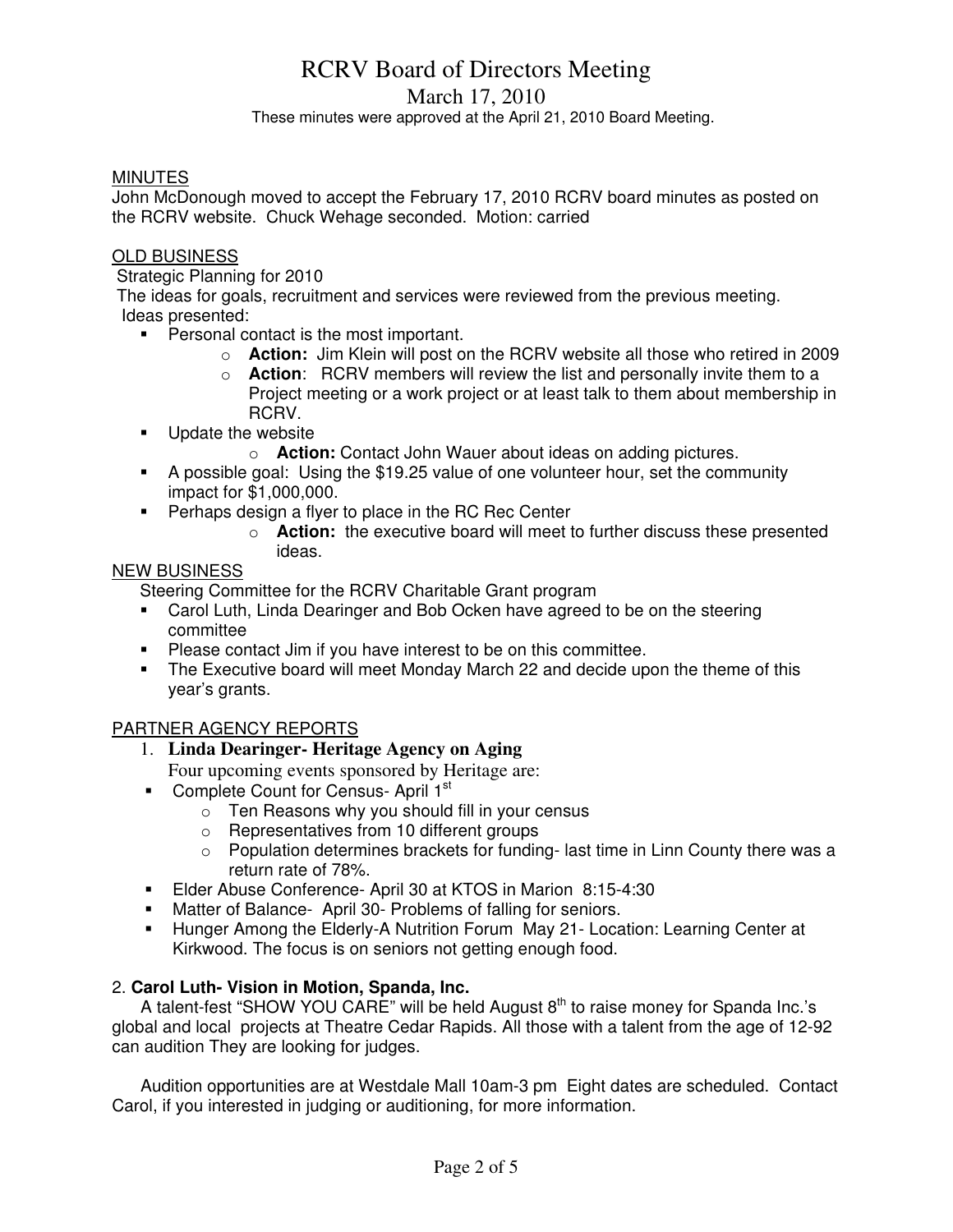# RCRV Board of Directors Meeting

March 17, 2010

These minutes were approved at the April 21, 2010 Board Meeting.

#### **3. Wayne Clayton- Options of Linn County**

 Options has one switch being repaired. They are also continuing with student/agency tours of their facility.

#### **4. Angie Ehle- WRAP**

- Ramp season will soon be gearing up for builds
- Mission of Hope ramp is an Eagle Scout project however, if that doesn't happen, then individuals that build for WRAP will look at the project.

#### **5. Kathy Waychoff- College Community School District**

- **April is STEM days at the high-school** 
	- $\circ$  She is looking for a speaker
	- o And for projects to do during this time
	- o Rockwell Collins "The Road Show" was suggested to her.
- Nine girls and a science teacher are going to Key Largo over spring break

#### **6. Teresa Robinson- Aging Services**

In addition to the volunteer opportunities that were presented, Teresa stated that Aging Services is open to developing new services to meet the needs of seniors.

#### **7. Heidi Soethout- Sixth Judicial District**

Heidi had no report today.

#### **8. Barbara Hoffman- RSVP**

 There was no news about the new sponsor though she reviewed the transition process Process of attaining a new sponsor through the Corporation of National and Community Service, RSVP's federal funder

- $\circ$  A list of possible sponsors sent to the state CNCS office
- o A Notification of Funding Availability letter will be sent to these potential sponsors with a meeting date for applicants to find out about process and answer questions
- o Six to eight weeks later- application deadline
- o Applications reviewed, letters written and applicants notified
- o Timetable: July to September

#### ROCKWELL COLLINS REPORT- CINDY DIETZ

Cindy was not able to attend the meeting

#### RCRV COMMITTEE CHAIR REPORTS

#### **Community Projects- John McDonough**

Sue Driscoll, Volunteer Program Manager, United Way of East Central Iowa

 We are looking for volunteers with construction skills to help with prep work on eight flood affected homes the Linn Area Long Term Recovery Coalition are rebuilding. 100 volunteers are coming from all over the United States to Cedar Rapids during April-May to finish the homes. We have an immediate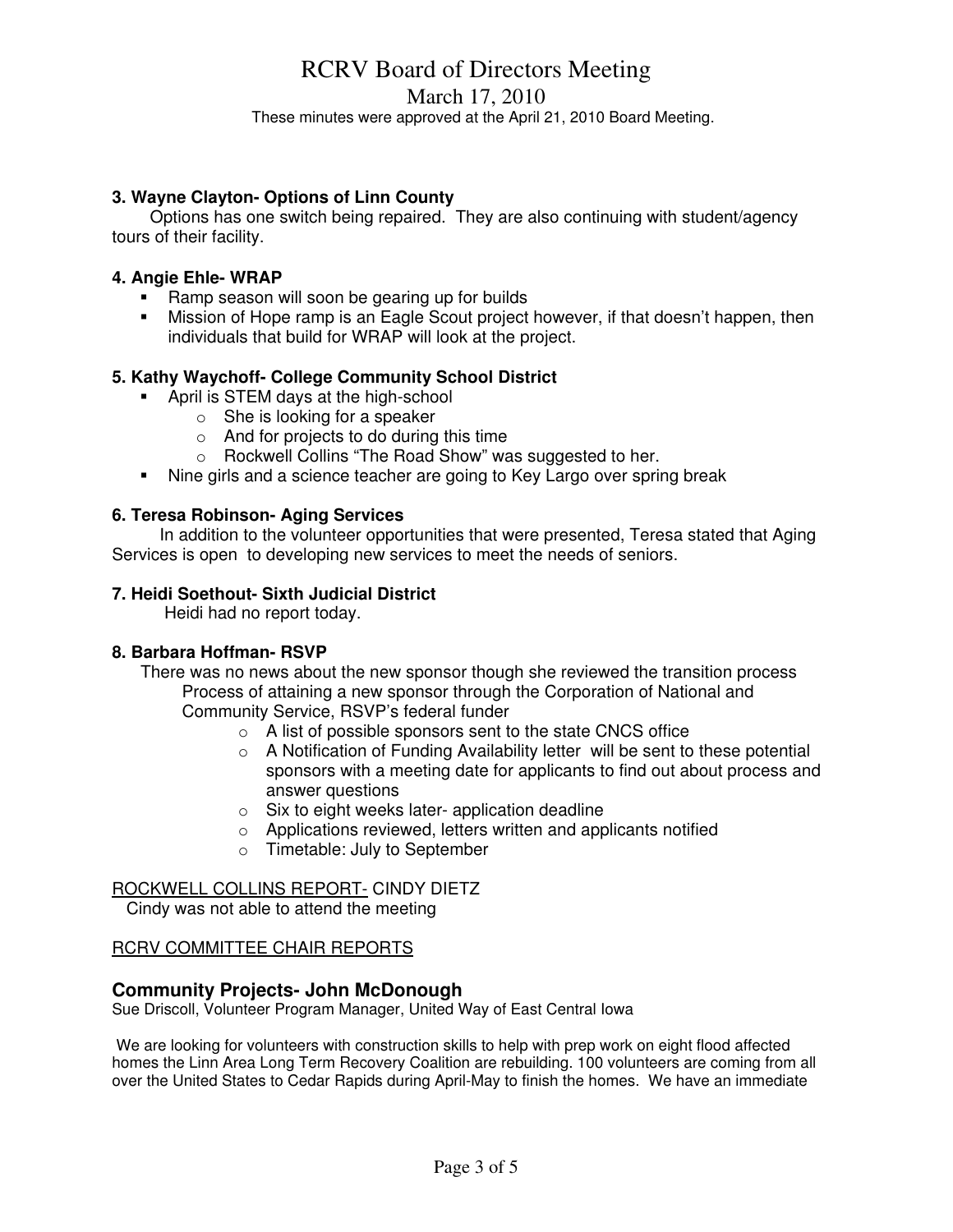# RCRV Board of Directors Meeting

March 17, 2010

These minutes were approved at the April 21, 2010 Board Meeting.

need for framing skills and finish carpentry skills. The Volunteer Center takes volunteers Monday-Saturday 8:00-4:30.

 Long Term Recovery Coalition (LALTRC) and Block by Block are in need of skilled volunteers to work on framing and carpentry projects.

> March-April Monday-Saturday, 8:00-4:30

To register as an individual or group call the Volunteer Center (319) 540-4810

Lisa Howards request of drivers for Meals on Wheels.

#### **Horizons' Meals on Wheels Seeks Volunteers**

Cedar Rapids – Horizons' Meals on Wheels is encouraging volunteerism in March for the annual March for Meals campaign. Thanks to the support of dedicated volunteers and staff, Horizons' Meals on Wheels works 7 days a week delivering more than 300,000 meals annually to homebound seniors and disabled individuals in Cedar Rapids and surrounding areas. March for Meals celebrates the volunteer spirit of Meals on Wheels and promotes recruiting new volunteers to the team.

"The need is great with 1 in 9 seniors in the United States at risk for experiencing hunger and malnourishment." said Dianna Young, Director of Horizons' Meals on Wheels. "Meals on Wheels relies on more than 250 volunteers and a handful of dedicated staff to ensure that our local seniors do not fall through the cracks into hunger."

To make a donation of time or funds to the effort or to sign up for meals delivery contact Meals on Wheels at 319-398-3574 or visit www.horizonsfamily.org.

#### About Horizons –

Horizons, with its headquarters at 819 5th Street SE in Cedar Rapids provides a variety of human services across Eastern Iowa including Meals on Wheels meals for senior and disabled individuals, Consumer Credit Counseling Service, iCan Children & Family Counseling, and Mental Health Counseling. The Agency employs over 160 staff in more than a dozen locations across East-Central Iowa. All Horizons programs can be reached by calling 319-398-3943. www.horizonsfamily.org.

#### Jason Sytsma, Representative of EISEF

Jason spoke to our group about the need for judges for the Eastern Iowa Science and Engineering Fair which will be held on Saturday, 3/20/10 from 8:00 AM till Noon at Lindale mall in CR. This is for middle school and high school students from all over Eastern Iowa for their science projects. They projects will be at Lindale Mall for the public to admire and for you, the judges, to evaluate. You will be provided guidelines on how to evaluate the students and their projects (up to 4 projects) . You will then speak with the students and judge the quality of their project. After the interview, you will record you score for the project and write constructive comments for the students. If you are interested in science and like talking to teenagers, you' re right for this job. Please contact Jason, Bill Gober, or Burton Loupee at contact information on http://www.eisef.org/judging.htm. Again, they are in need of many more judges.

Karla Terry had a request for mentoring for the Linn-Mar Robotics team.

Angela Wright requested help unloading 3,300 cases of Girl Scout Cookies

Arlo Meyer continues his efforts in planning the next Honor Flight to Washington DC. He indicated that they could probably fill a 747.

The newsletter was mailed out this past period.